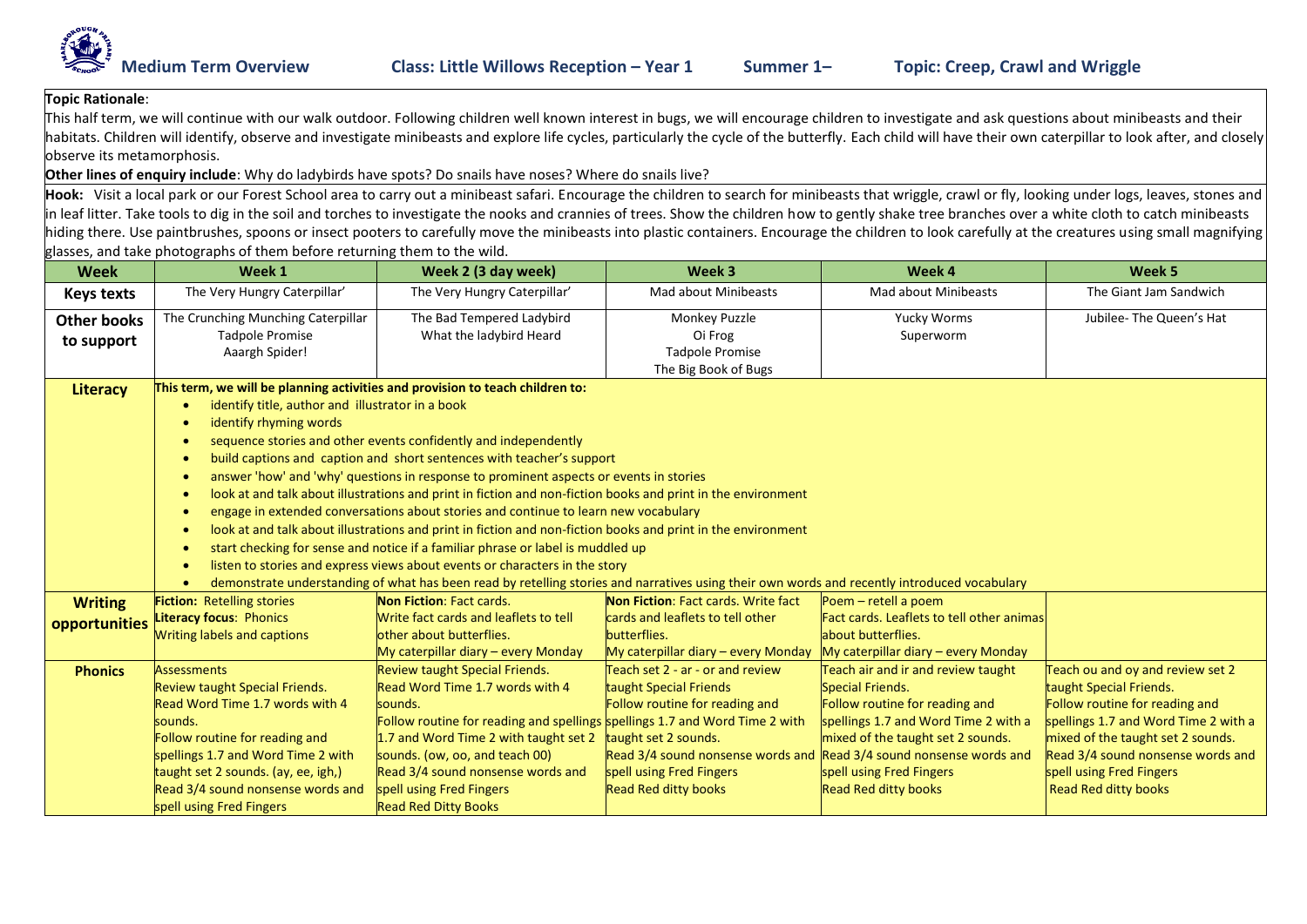| <b>Class: Little Willows Reception - Year 1</b><br><b>Medium Term Overview</b><br><b>Topic: Creep, Crawl and Wriggle</b><br>Summer 1- |                                                                                                                                                                                                                                                                                                                                                                                                                                                                                                                                                                                                                                                                                                                                   |                                                                                                                                                                                                             |                                                              |                                              |                                                 |  |  |  |  |
|---------------------------------------------------------------------------------------------------------------------------------------|-----------------------------------------------------------------------------------------------------------------------------------------------------------------------------------------------------------------------------------------------------------------------------------------------------------------------------------------------------------------------------------------------------------------------------------------------------------------------------------------------------------------------------------------------------------------------------------------------------------------------------------------------------------------------------------------------------------------------------------|-------------------------------------------------------------------------------------------------------------------------------------------------------------------------------------------------------------|--------------------------------------------------------------|----------------------------------------------|-------------------------------------------------|--|--|--|--|
| <b>Maths</b><br>White-Rose                                                                                                            | R- Building numbers beyond 10<br>Counting and number Patterns to 20                                                                                                                                                                                                                                                                                                                                                                                                                                                                                                                                                                                                                                                               | R- Estimating<br><b>Missing Numbers</b>                                                                                                                                                                     | R- Capacity- Which Holds the Most?<br>Find my Match - Shapes | R- Tangrams<br>Counting On                   | R- Taking away                                  |  |  |  |  |
|                                                                                                                                       | Matching Picture to Numeral<br>Ten Frame Fill Beyond 20                                                                                                                                                                                                                                                                                                                                                                                                                                                                                                                                                                                                                                                                           | Ordering Numerals to 20<br>Numbers and numerals to 20                                                                                                                                                       | Find my Match - Models<br>Replicate my Shape                 | Adding more                                  | Y1-Represent numbers to 50<br>One more/one less |  |  |  |  |
|                                                                                                                                       | Y1- Subtraction crossing 10<br><b>Related facts</b><br>Compare number sentence                                                                                                                                                                                                                                                                                                                                                                                                                                                                                                                                                                                                                                                    | Y1- Compare number sentence<br>Place value within 50: Counting to 50<br>by making 10s                                                                                                                       | Y1- Numbers to 50<br>Counting forwards and backwards         | Y1- Tens and ones<br>Represent numbers to 50 | Compare number within 50                        |  |  |  |  |
| <b>Topic</b><br><b>UW</b><br>Science/<br>&<br><b>Computing</b>                                                                        | Healthy eating-link to story<br>Looks closely at similarities, differences, patterns and change.<br>Observe closely, using simple equipment. Notice that animals, including humans, have offspring which grow into adults.<br>Understand how to take care of animals taken from their local environment and the need to return them safely after<br>Explore and describe the basic life cycles of some familiar animals butterflies, ladybirds, frogs. Vocabulary: egg, caterpillar, pupa, butterfly; egg, chick, chicken; spawn, tadpole, froglet, frog).<br>Refer to books, wall displays and online resources when holding a discussion.                                                                                       |                                                                                                                                                                                                             |                                                              |                                              |                                                 |  |  |  |  |
|                                                                                                                                       | Life Cycle of a butterfly                                                                                                                                                                                                                                                                                                                                                                                                                                                                                                                                                                                                                                                                                                         | Minibeast /insects                                                                                                                                                                                          | Frogs and snails                                             | <b>Worms and snails</b>                      | Jubelee                                         |  |  |  |  |
| <b>EAD</b><br><b>Forest School</b><br>(Continuous<br>provision and<br>Enquiry Area)                                                   |                                                                                                                                                                                                                                                                                                                                                                                                                                                                                                                                                                                                                                                                                                                                   | <b>Austin's Butterfly</b><br><b>Hammocks</b>                                                                                                                                                                | <b>Rock painting</b><br>Collage                              | Symmetry<br><b>Butterfly garden</b>          | Printing on material<br><b>Bug hotel</b>        |  |  |  |  |
| <b>PD</b>                                                                                                                             | Opportunities for:<br>Large, physical movement<br>Using one handed tools to make themed crafts.<br>Moving like animals games: Negotiate space and obstacles safely, with consideration for themselves and others;<br>Demonstrate strength, balance and coordination when playing;<br>Cooking every Thursday - Healthy eating (relate to hungry caterpillar—sorting food, making fruit kebabs)<br>Children attempt to write a food diary for the week-linked to literacy.<br>Move energetically, such as running, jumping, dancing, hopping, skipping and climbing.<br>fine motor activities to help improve pencil effectively in preparation for fluent writing -Weekly intervention<br>Opportunities for drawing and colouring. |                                                                                                                                                                                                             |                                                              |                                              |                                                 |  |  |  |  |
| <b>PSED</b>                                                                                                                           | On-going circle time activities and spaces to facilitate discussions.<br>Modelling kindness, sharing and good listening<br>Children will be actively involved in setting their own challenges.                                                                                                                                                                                                                                                                                                                                                                                                                                                                                                                                    |                                                                                                                                                                                                             |                                                              |                                              |                                                 |  |  |  |  |
|                                                                                                                                       | Discuss the importance of looking after friends/ how to be a good friend.<br>Opportunities for older children to support younger children.                                                                                                                                                                                                                                                                                                                                                                                                                                                                                                                                                                                        |                                                                                                                                                                                                             |                                                              |                                              |                                                 |  |  |  |  |
| <b>Useful links</b>                                                                                                                   |                                                                                                                                                                                                                                                                                                                                                                                                                                                                                                                                                                                                                                                                                                                                   | Children will be growing and caring for their own plants and caterpillars. Work in a team: looking after plants and animals, designing bug houses, etc.<br>https://www.rbkc.gov.uk/PDF/Minbeasts%20pack.pdf |                                                              |                                              |                                                 |  |  |  |  |
|                                                                                                                                       |                                                                                                                                                                                                                                                                                                                                                                                                                                                                                                                                                                                                                                                                                                                                   | https://www.bbc.co.uk/search?q=Minibeast&sa f=search-product--suggest&suggid=urn%3Abbc%3Aisite%3Acurated-m-o%3Aminibeast                                                                                    |                                                              |                                              |                                                 |  |  |  |  |
|                                                                                                                                       |                                                                                                                                                                                                                                                                                                                                                                                                                                                                                                                                                                                                                                                                                                                                   | Habitats - https://www.twinkl.co.uk/resource/t-t-5109-minibeasts-and-their-habitats-worksheet                                                                                                               |                                                              |                                              |                                                 |  |  |  |  |
|                                                                                                                                       | Dragonflies: https://www.youtube.com/watch?v=ID-LNsQkym4<br>Spiders: https://www.youtube.com/watch?v=9RtW9zG0854                                                                                                                                                                                                                                                                                                                                                                                                                                                                                                                                                                                                                  |                                                                                                                                                                                                             |                                                              |                                              |                                                 |  |  |  |  |
|                                                                                                                                       | Moths and slugs: https://www.youtube.com/watch?v=516 G7eJegw                                                                                                                                                                                                                                                                                                                                                                                                                                                                                                                                                                                                                                                                      |                                                                                                                                                                                                             |                                                              |                                              |                                                 |  |  |  |  |
|                                                                                                                                       | Snails: https://www.youtube.com/watch?v=a0Q-zFLAvPE                                                                                                                                                                                                                                                                                                                                                                                                                                                                                                                                                                                                                                                                               |                                                                                                                                                                                                             |                                                              |                                              |                                                 |  |  |  |  |